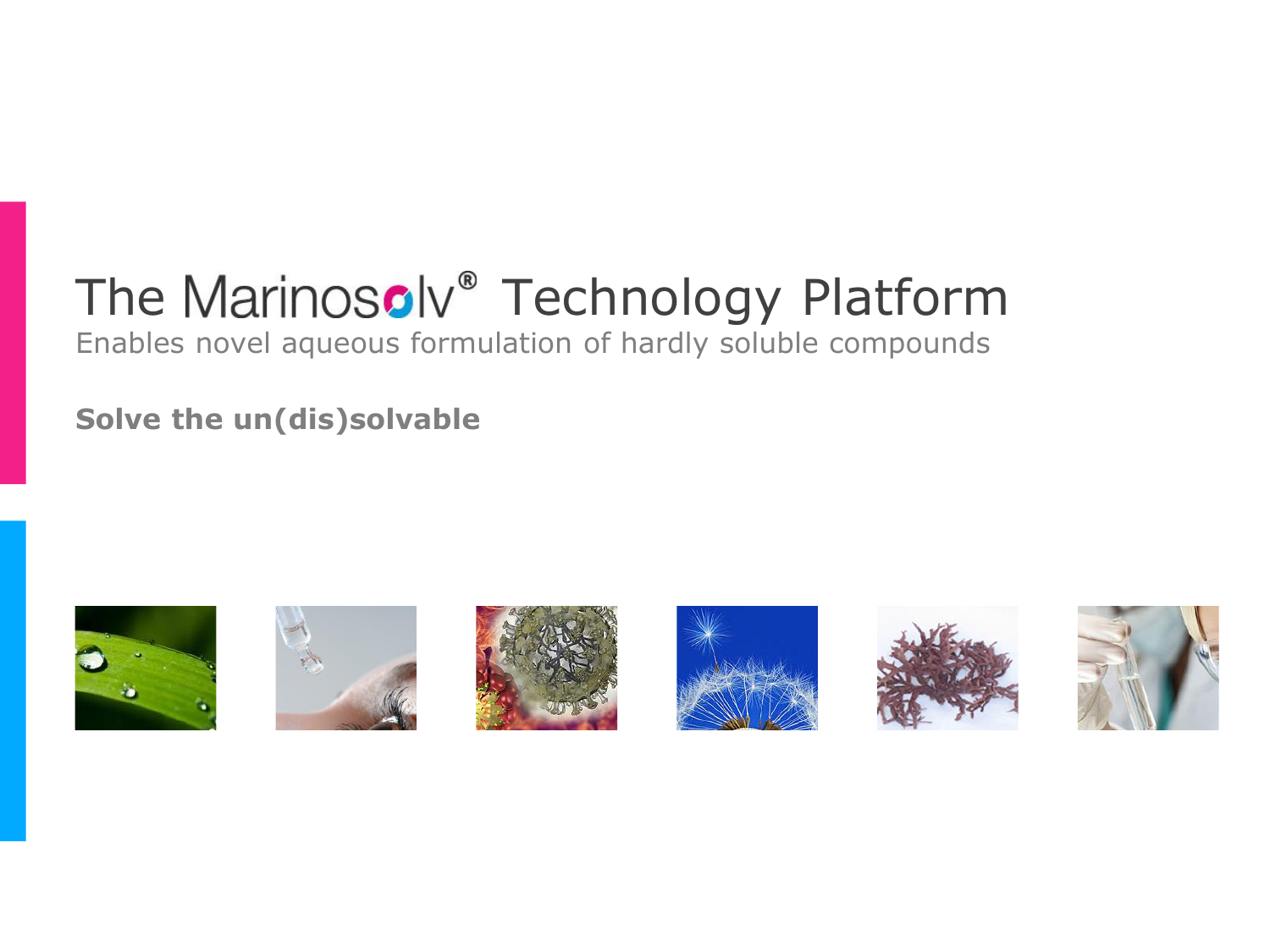## Company highlights

Innovative biopharmaceutical company focused on respiratory, allergy and ophthalmic OTC and Rx therapies



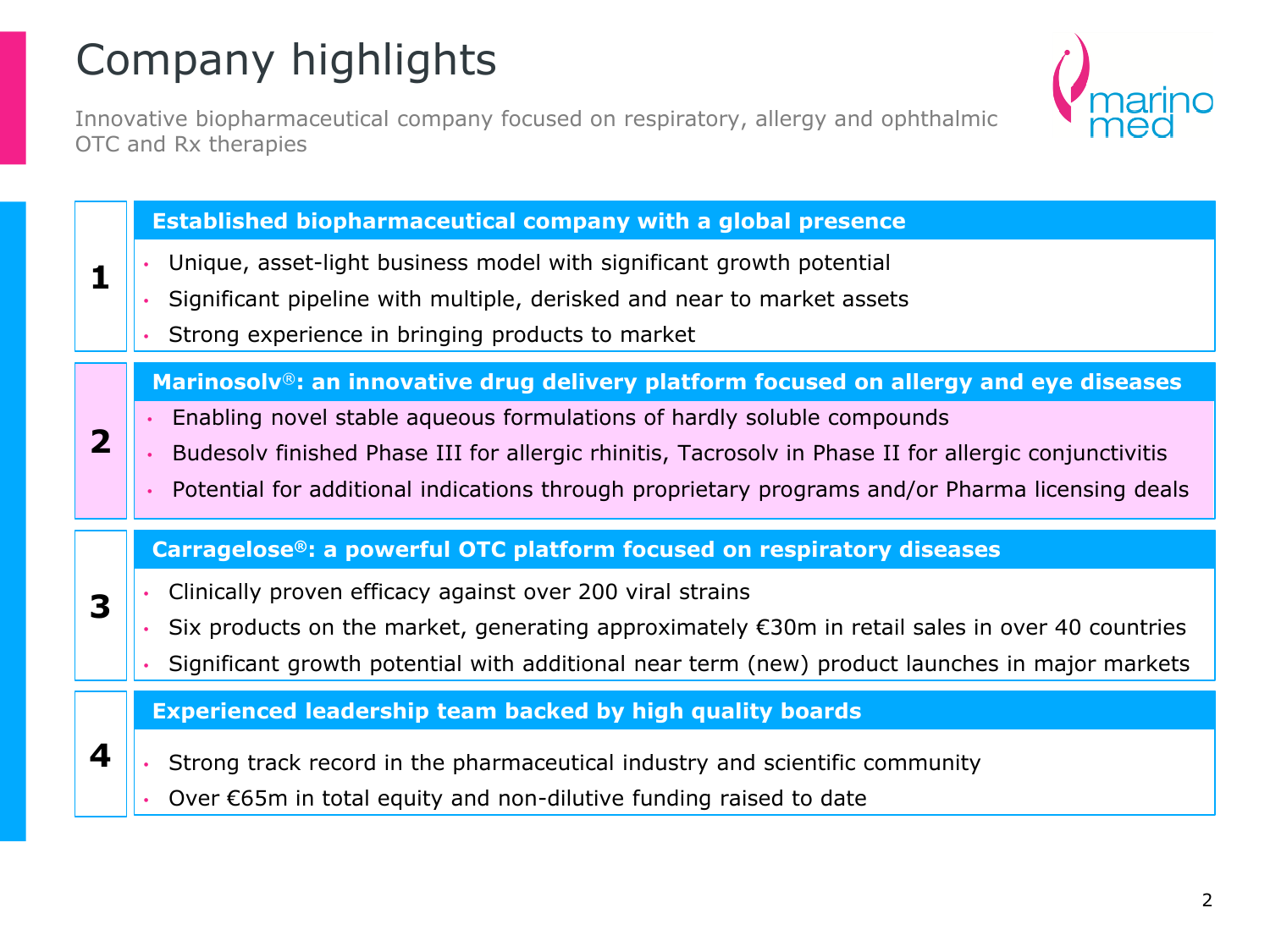## Marinosolv® optimises local drug delivery

Technology platform for novel aqueous formulations of virtually any drug

### **An improved way of formulating poorly soluble compounds for sensitive tissues**



### **Faster onset of action**

**Improvement of local activity**

**Reduction of administered dose**

**Better patient adherence**





Marinosolv® enables the solubilisation of hardly soluble compounds, unlocking new possibilities in treating a multitude of diseases.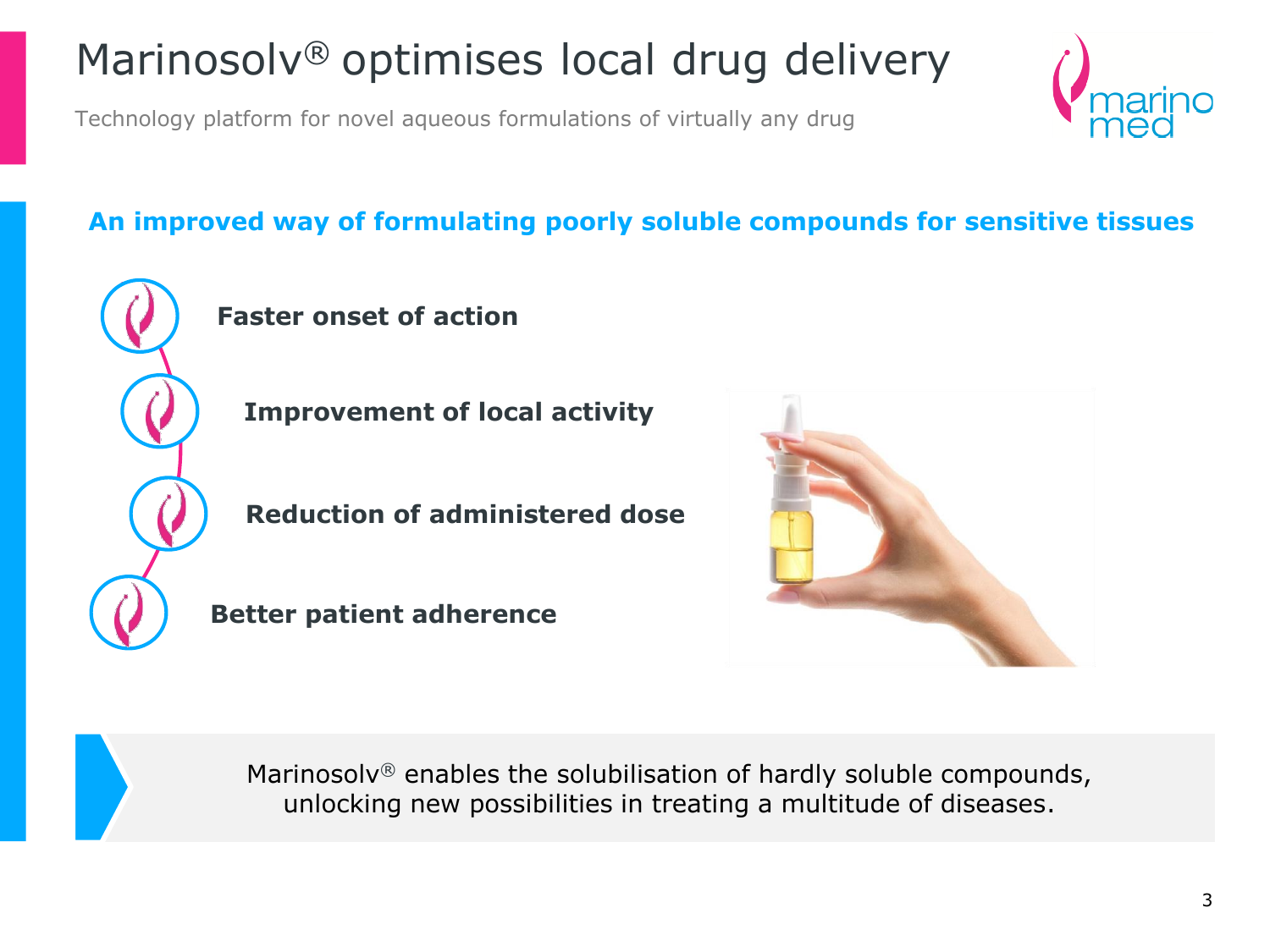### Marinosolv®

Platform technology for formulation of insoluble locally applied drugs



### **Increase of solubility of compounds due to Marinosolv®**

Shown in multiple experiments

### **Compound fold-increase of solubility compared to water**

#### **Steroid**

| <b>Budesonide</b>      | $>10$ -fold |
|------------------------|-------------|
| Fluticasone propionate | 50-100-fold |
| Mometasone fuorate     | $100$ -fold |

#### **Macrolide immunosupressant**

| Cyclosporin A       | 30-fold     |
|---------------------|-------------|
| <b>Pimecrolimus</b> | 80-fold     |
| <b>Tacrolimus</b>   | $200$ -fold |

#### **Others**

Paclitaxel > 10-fold

Curcumin > 1000-fold

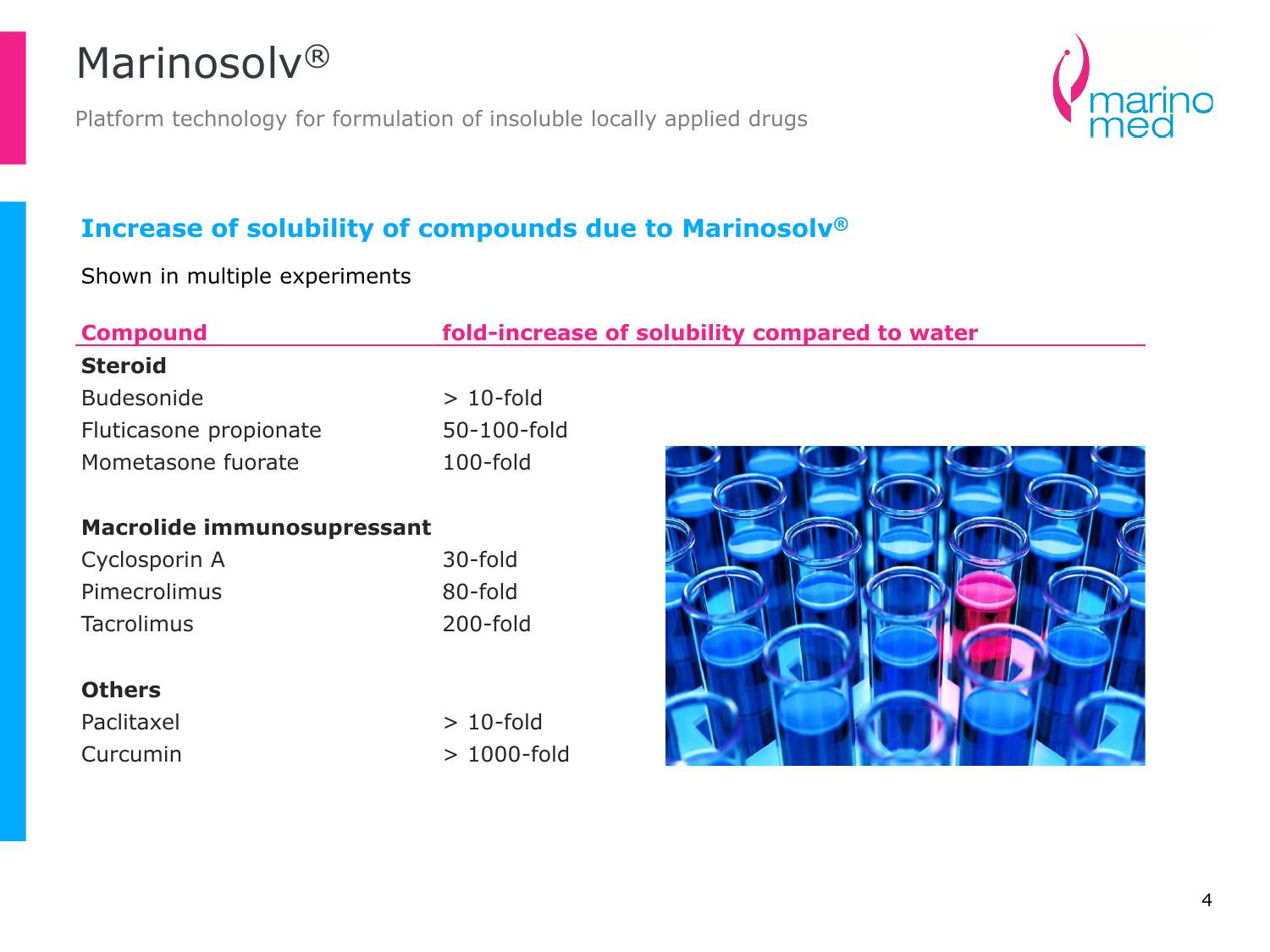### Marinosolv® Platform Technology for Formulation of Pharmaceutical Ingredients Hardly Soluble in Water



A versatile delivery system that could improve bioavailability for potent compounds

- Marinosolv® is a **patent-protected technology platform** enabling novel well tolerated **aqueous solutions** of relatively to highly insoluble compounds
- First aqueous steroid **solutions** offer **increased bioavailability**
- First developments concentrate on **intranasal and ocular applications**, further use such as for lungs to be tested
- Marinosolv® is a preservative-free formulation based on **micelles**

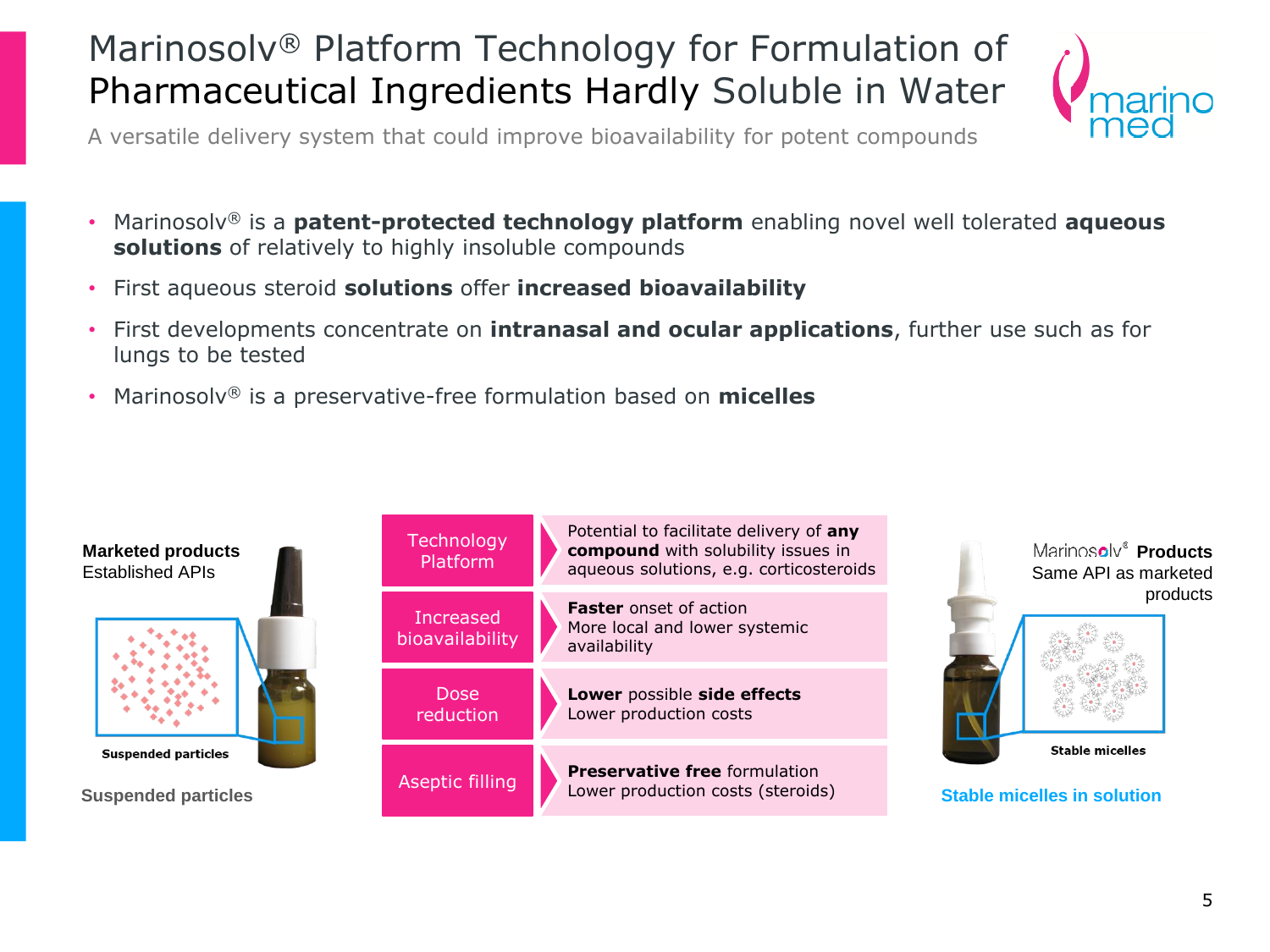## Marinosolv<sup>®</sup> enhances bioavailability

Preclinical studies strongly suggest increased bioavailability in a variety of organs









#### **Increased permeability** of fluorescently labelled dissolved estradiol compared to a suspension



**porcine nasal tissue culture**

**Suspension Marinosolv Solution**



Photo: Rhinocort Aqua (Astra Zeneca) nasal spray (left) and Marinosolv® enabled Budesonide nasal spray (right). Source: Marinomed



- **Marinosolv®** enables **novel stable aqueous formulations** of hardly soluble compounds
- Technology is not limited to a specific compound and has the potential to facilitate delivery of **any compound** with solubility issues, e.g. corticosteroids or others
- Compatible with **ocular and intranasal applications or sensitive tissues in general**
- **Dose reduction** of the active compound, thus lowering possible side effects and production costs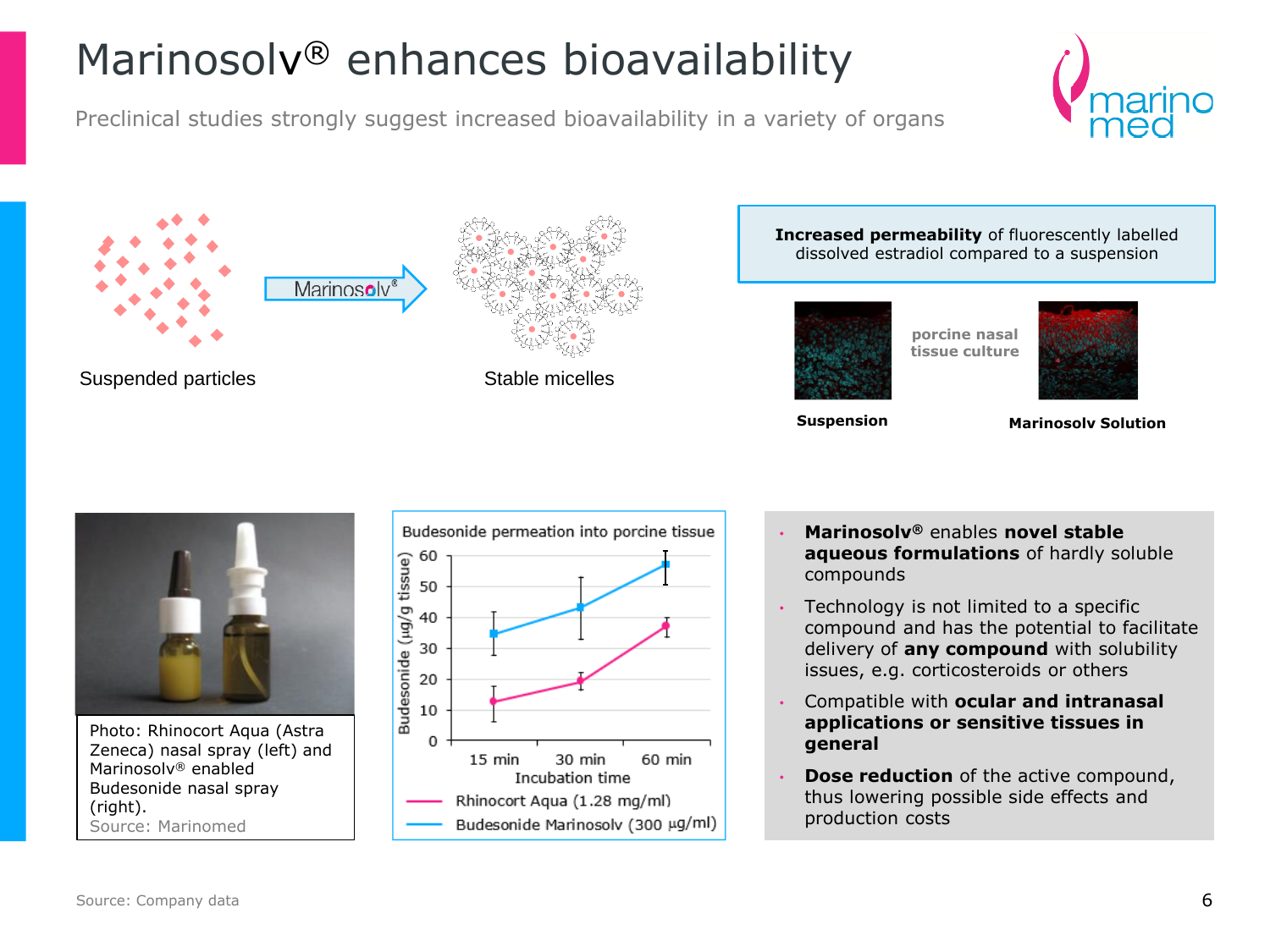## Marinosolv® portfolio overview

Budesolv finished clinical phase III and Tacrosolv ready for phase II





The Marinosolv® products focus on sensitive mucosal tissues of the respiratory tract and the eyes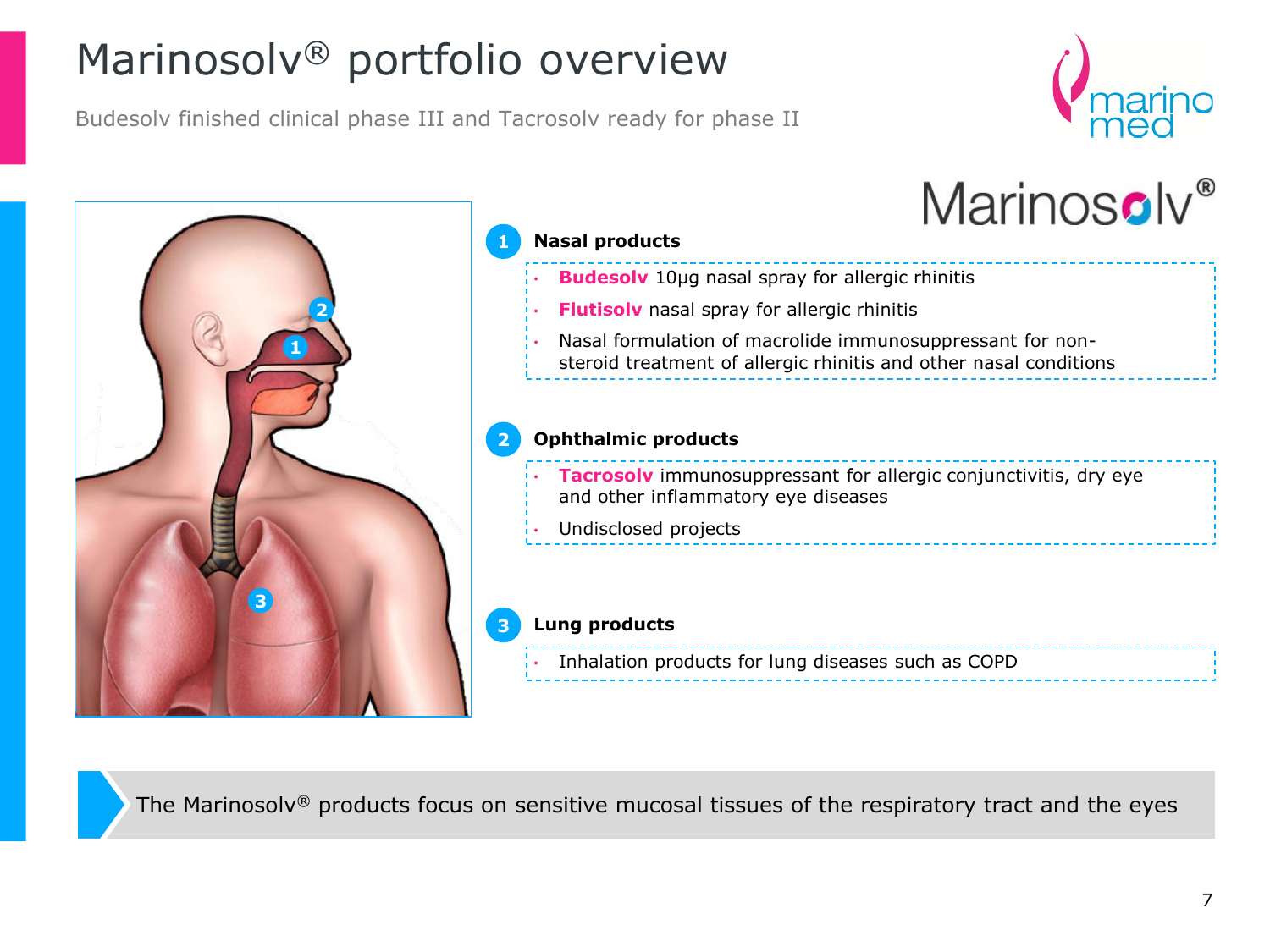## Budesolv will be very competitive

Budesolv, a strong competitive edge in allergic rhinitis





- Sub-optimal treatment for allergic rhinitis
- Clinical improvement usually takes multiple days
- Reaching maximum benefit takes approximately 2 weeks
- Contains a preservative



- $\checkmark$  **Reduced dose**  $\hatrightarrow$  10% of the original dose
- $\checkmark$  **Faster onset of action**  $\hat{\to}$ hours versus days
- ✓ **Immediate relief** of symptoms
- ✓ **100% preservative-free**
- Budesolv 10  $\mu$ g nasal spray will have a **very strong competitive advantage**  over Rhinocort Aqua, the current leading Budesonide nasal spray for allergic rhinitis
- McNeil Consumer Healthcare, a subsidiary of Johnson & Johnson, acquired the US rights to Rhinocort Aqua in 2014 for an undisclosed amount and launched the OTC version in Feb 2016 in the US
- Cilag GmbH International, a subsidiary of Johnson & Johnson, acquired the rights to Rhinocort Aqua outside of the US in Oct 2016 for a total of \$330 million in cash

Budesolv will be the first product from the Marinosolv<sup>®</sup> platform, validating its strong competitive edge.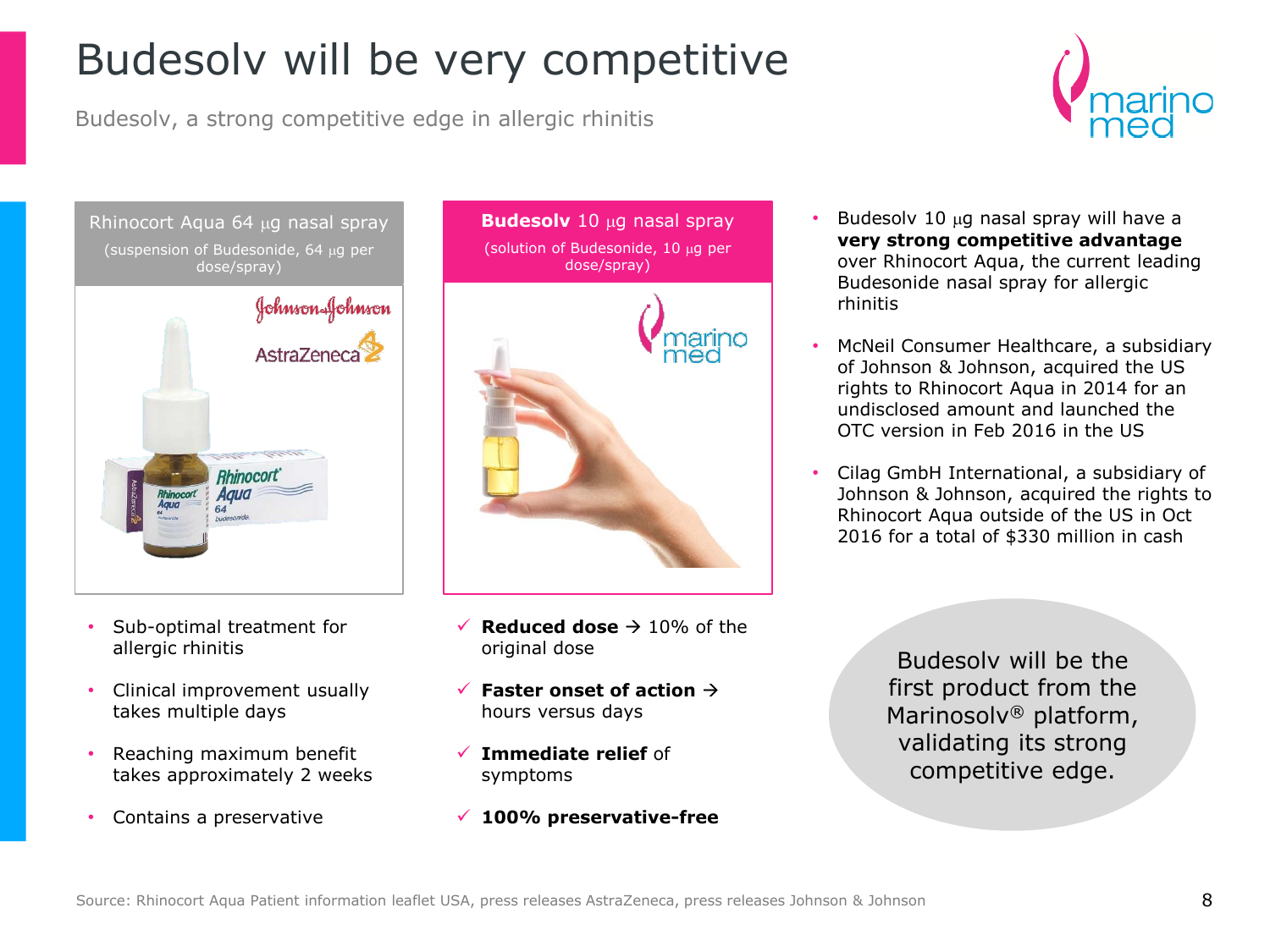

### **STEROIDS EXEMPLIFIED BY BUDESONIDE**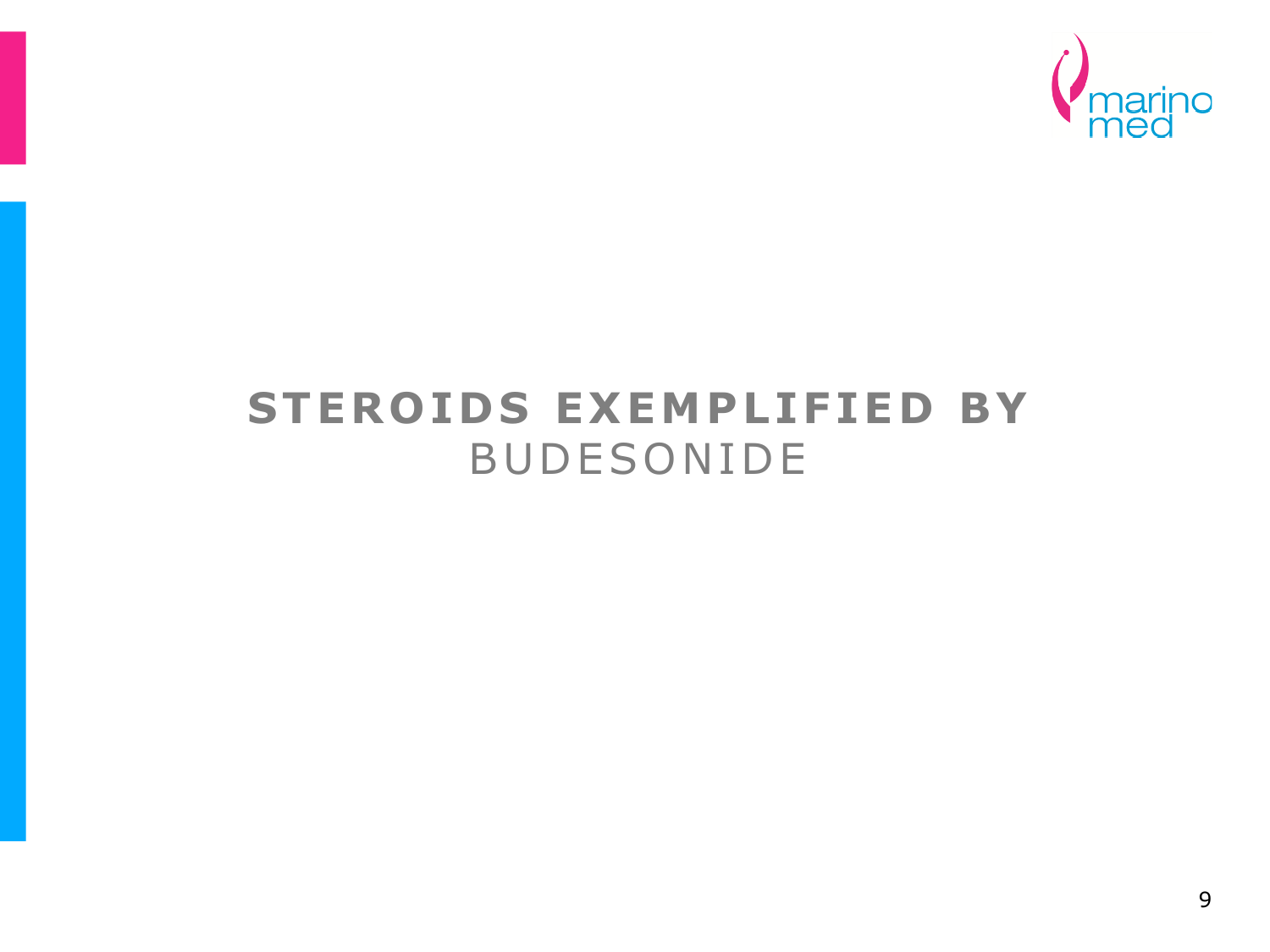### Efficacy of dissolved Budesonide versus suspensions in a murine lung inflammation model



#### **Strong decrease of TNF-alpha production in a murine inflammatory lung model**

**A dose of 300 µg/ml dissolved Budesonide is more effective in reducing TNF-alpha release than the marketed product with 1.28 mg/ml suspension when applied 3 hours before challenge or 15 minutes after challenge.**

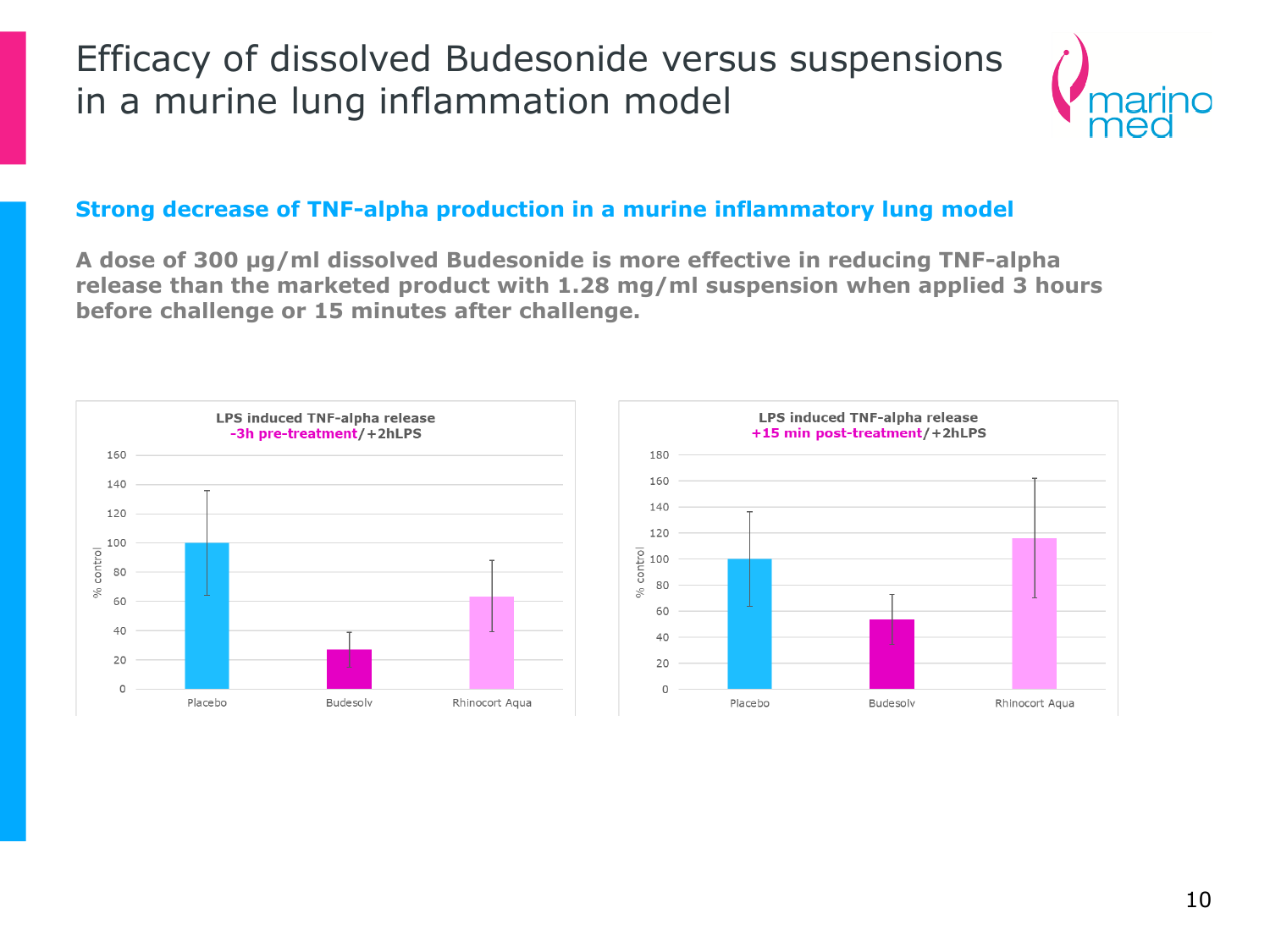### Budesolv demonstrates superiority of a Marinosolv® enabled corticosteroid compared to marketed product



Successful Phase III supports clinical efficacy and fast onset of action



More detailed results of the study can be found at <https://www.marinosolv.com/en/publications>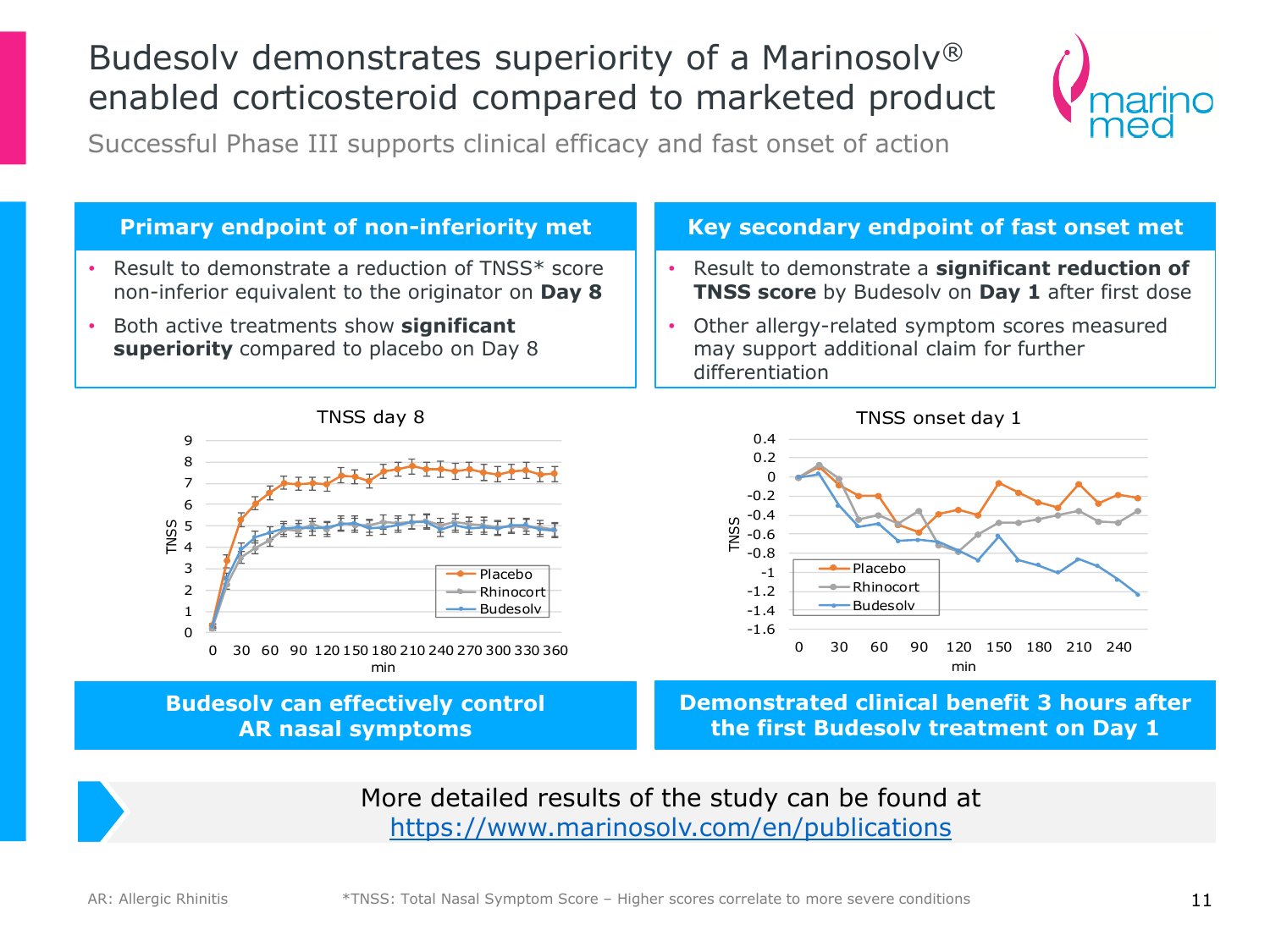

### **IMMUNOSUPPRESSANTS** TACROLIMUS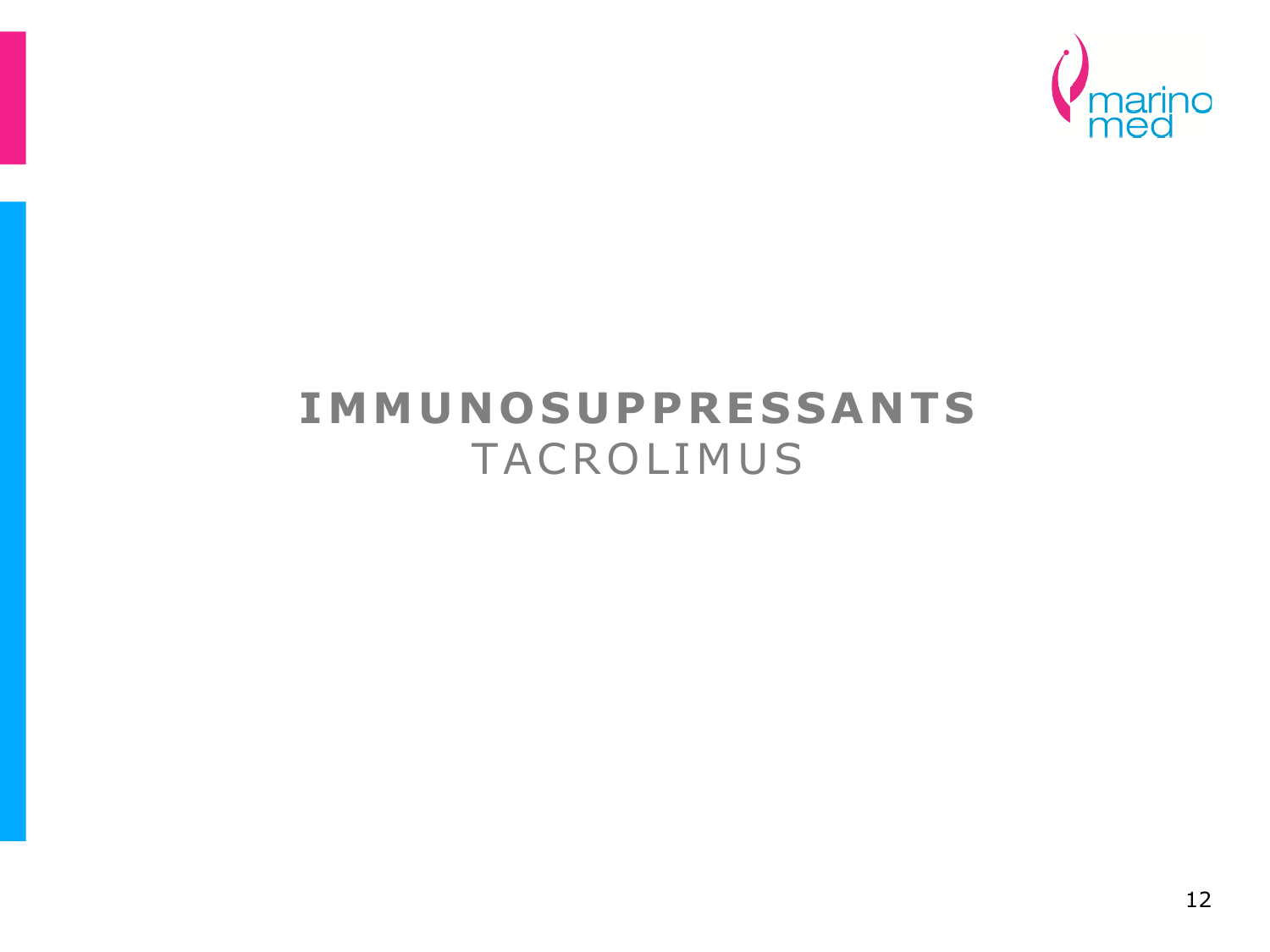## Tacrosolv - optimised eye therapies

Marinosolv®-enabled novel formulation of Tacrolimus

#### **Enabling Tacrolimus to reach its full potential…**

- Macrolide immunosuppressants such as Tacrolimus and Cyclosporine A show **activity on allergically stimulated mast cells**, suggesting an application in conditions such as **allergic conjunctivitis** as alternative for antihistamine or steroid based eye drops
- These substances are also **clinically proven** to be effective against inflammatory and Sjögren's Syndrome related **dry eye disease**, with Cyclosporin A being the only approved drug for dry eye in the US (*Restasis* by Allergan)
- In eye related treatment, Tacrolimus is typically applied as a **dispersion with limited efficacy and bioavailability**, especially as the majority of the drug particles is quickly cleared in case of ocular applications
- **The Marinosolv® platform is exceptionally well suited to develop effective treatments with solubilized Tacrolimus for these large and underserved indications**

#### **…for treating largely unmet medical needs**

• **Allergic conjunctivitis** is an inflammation of the conjunctiva of the eye due to allergy, affecting  $\sim$ 20% of the population annually



- Mild cases are usually treated with antihistamines, whereas more serious cases are treated with corticosteroids and immunotherapy → **target market for Tacrosolv**
- **Dry eye disease** is a common condition of insufficient or poor-quality tear production, leading to inflammation and affects 10-30% of the population. Next to that patients with Sjögren's syndrome suffer from dry due to an autoimmune reaction. Approx. 1% of the population suffers from Sjörgen's syndrome.
- *Restasis* by Allergan and *Ikervis* by Santen (both Cyclosporin) and *Xiidra* by Novartis (Lifitegrast) are the only drugs approved for dry eye with *Restasis* reaching \$1.47bn in 2017 sales in US alone

Tacrosolv is ready to start Phase II clincal trial for allergic conjunctivitis.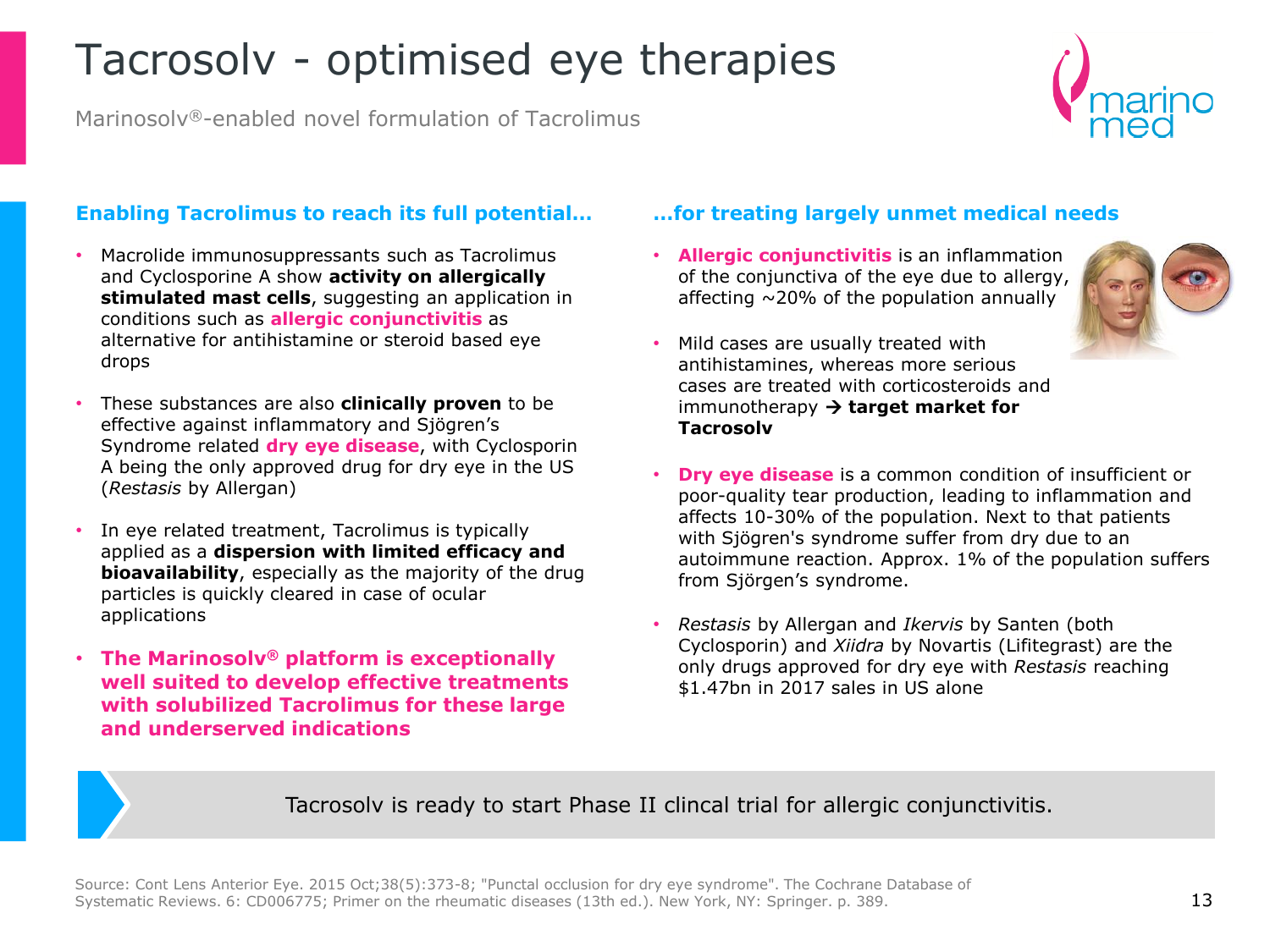### Increased tissue concentration of Tacrolimus due to Marinosolv®





**Different Marinosolv enabled Tacrolimus formulations (Tacrosolv) including the marketed suspension product (Talymus) were applied onto porcine eyes and afterwards the concentration of Tacrolimus was determined with HPLC-MS**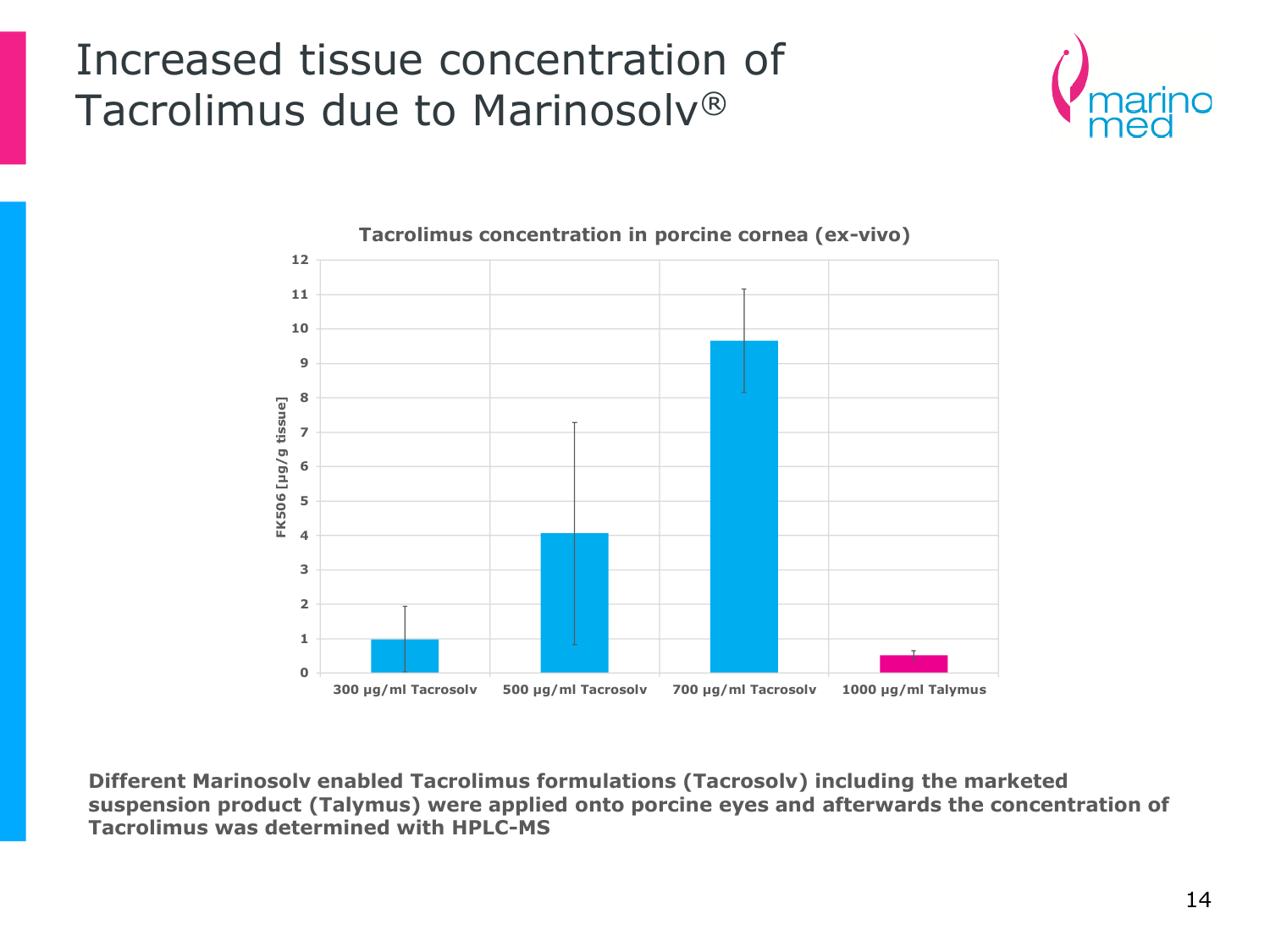### Increased tissue concentration of Tacrolimus due to Marinosolv®





**Marinosolv enabled Tacrolimus formulation (Tacrosolv) in different dosages (3.5 and 7.0 µg / kg BW / day) were applied onto porcine eyes and compared to an oral treatment (200.0 µg / kg BW / day) of a marketed product (Prograf). The concentration of Tacrolimus was determined with HPLC-MS.**